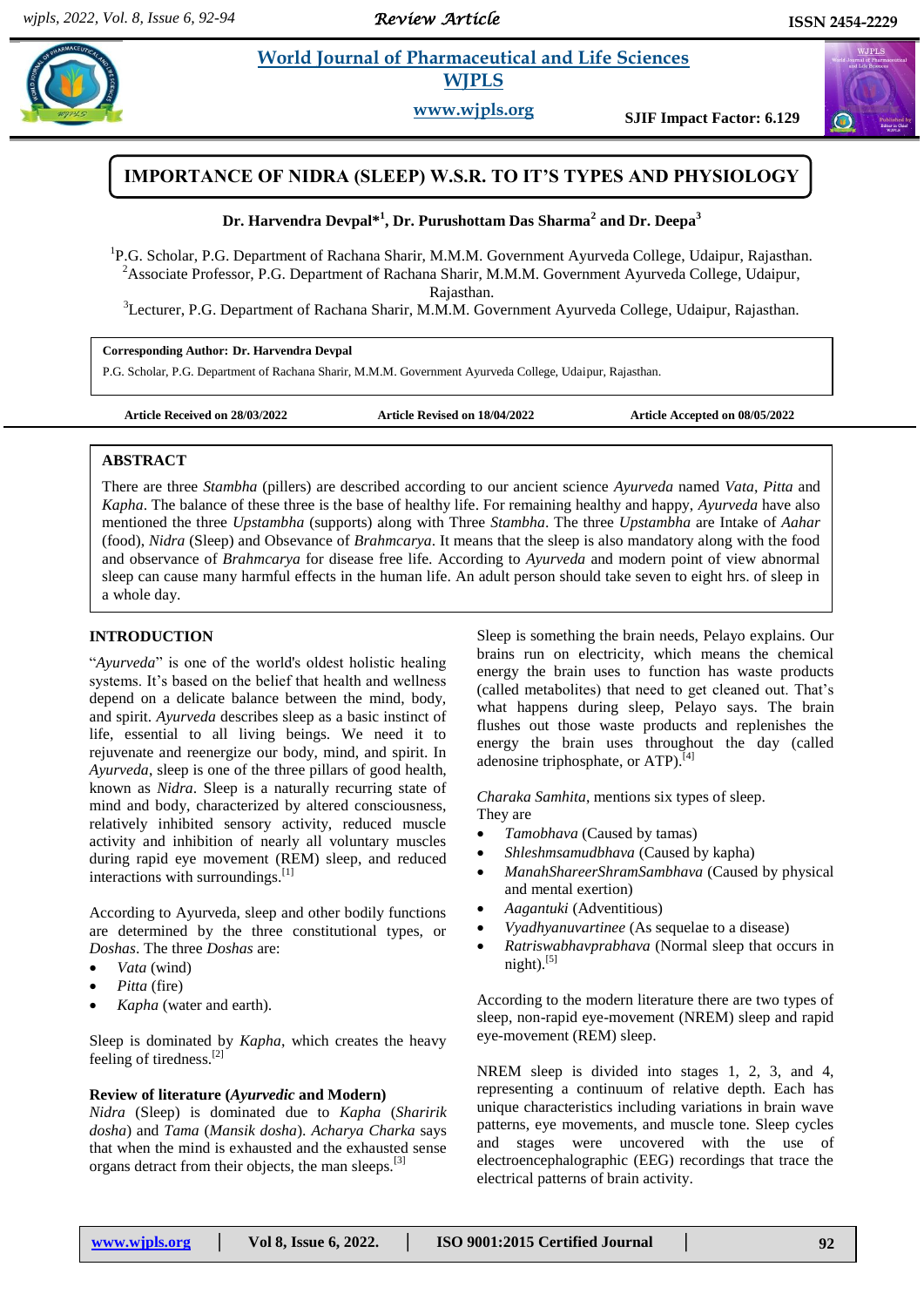Over the course of a period of sleep, NREM and REM sleep alternate cyclically. The function of alternations between these two types of sleep is not yet understood, but irregular cycling and/or absent sleep stages are associated with sleep disorders.

#### **NREM and REM Sleep Cycles**

A sleep episode begins with a short period of NREM stage 1 progressing through stage 2, followed by stages 3 and 4 and finally to REM. NREM sleep constitutes about 75 to 80 percent of total time spent in sleep, and REM sleep constitutes the remaining 20 to 25 percent. The average length of the first NREM-REM sleep cycle is 70 to 100 minutes.

## **Four Stages of NREM Sleep**

The four stages of NREM sleep are each associated with distinct brain activity and physiology. NREM stage 1 sleep serves a transitional role in sleep-stage cycling. Aside from new-borns and those with narcolepsy and other specific neurological disorders, the average individual's sleep episode begins in NREM stage.

This stage usually lasts 1 to 7 minutes in the initial cycle, constituting 2 to 5 percent of total sleep, and is easily interrupted by a disruptive noise.

Stage 2 sleep lasts approximately 10 to 25 minutes in the initial cycle and lengthens with each successive cycle, eventually constituting between 45 to 55 percent of the total sleep episode. An individual in stage 2 sleep requires more intense stimuli than in stage 1 to awaken.

Sleep stages 3 and 4 are collectively referred to as slowwave sleep (SWS), most of which occurs during the first third of the night. Each has distinguishing characteristics. Stage 3 lasts only a few minutes and constitutes about 3 to 8 percent of sleep.

The last NREM stage is stage 4, which lasts approximately 20 to 40 minutes in the first cycle and makes up about 10 to 15 percent of sleep. The arousal threshold is highest for all NREM stages in stage 4.

### **REM Sleep**

REM sleep is defined by the presence of desynchronized (low-voltage, mixed-frequency) brain wave activity, muscle atonia, and bursts of rapid eye movements. During the initial cycle, the REM period may last only 1 to 5 minutes; however, it becomes progressively prolonged as the sleep episode progresses.

### **Physiological Changes During NREM and REM Sleep**

Dreaming is most often associated with REM sleep. Loss of muscle tone and reflexes likely serves an important function because it prevents an individual from "acting out" their dreams or nightmares while sleeping. Approximately 80 percent of vivid dream recall results after arousal from this stage of sleep. REM sleep may also be important for memory consolidation.

| <b>Physiology During Sleep</b>                                                           |
|------------------------------------------------------------------------------------------|
| In addition to the physiological changes listed in the given table below. <sup>[6]</sup> |

| <b>Physiological Process</b>        | <b>NREM</b>                                                                                                              | <b>REM</b>                                                                                                |
|-------------------------------------|--------------------------------------------------------------------------------------------------------------------------|-----------------------------------------------------------------------------------------------------------|
| Brain activity                      | Decreases from wakefulness                                                                                               | Increases in motor and sensory areas,<br>while other areas are similar to NREM                            |
| Blood pressure                      | Decreases from wakefulness                                                                                               | Increases (up to 30 percent) and varies<br>from NREM                                                      |
| Sympathetic nerve<br>activity       | Decreases from wakefulness                                                                                               | Increases significantly from<br>wakefulness                                                               |
| Muscle tone                         | Similar to wakefulness                                                                                                   | Absent                                                                                                    |
| Blood flow to brain                 | Decreases from wakefulness                                                                                               | Increases from NREM, depending on<br>brain region                                                         |
| Respiration                         | Decreases from wakefulness                                                                                               | Increases and varies from NREM, but<br>may show brief stoppages; coughing<br>suppressed                   |
| Airway resistance                   | Increases from wakefulness                                                                                               | Increases and varies from wakefulness                                                                     |
| Body temperature                    | Is regulated at lower set point than<br>wakefulness; shivering initiated at lower<br>temperature than during wakefulness | Is not regulated; no shivering or<br>sweating; temperature drifts toward that<br>of the local environment |
| Sexual arousal Greater<br>than NREM | Occurs infrequently                                                                                                      | <b>Greater than NREM</b>                                                                                  |

As we above discussed that the *Kapha* dosha is the reason of sleep according to *Ayurveda*. There is dominance of *Kapha,Pitta,Vata* dosha at the ending, middle, beginning of the day night and age as the *Ayurveda* says. So the old persons sleep less because of the *Vata* dominance.

On the other hand the modern says that the melatonin hormone produces a signal that regulates the sleep-wake